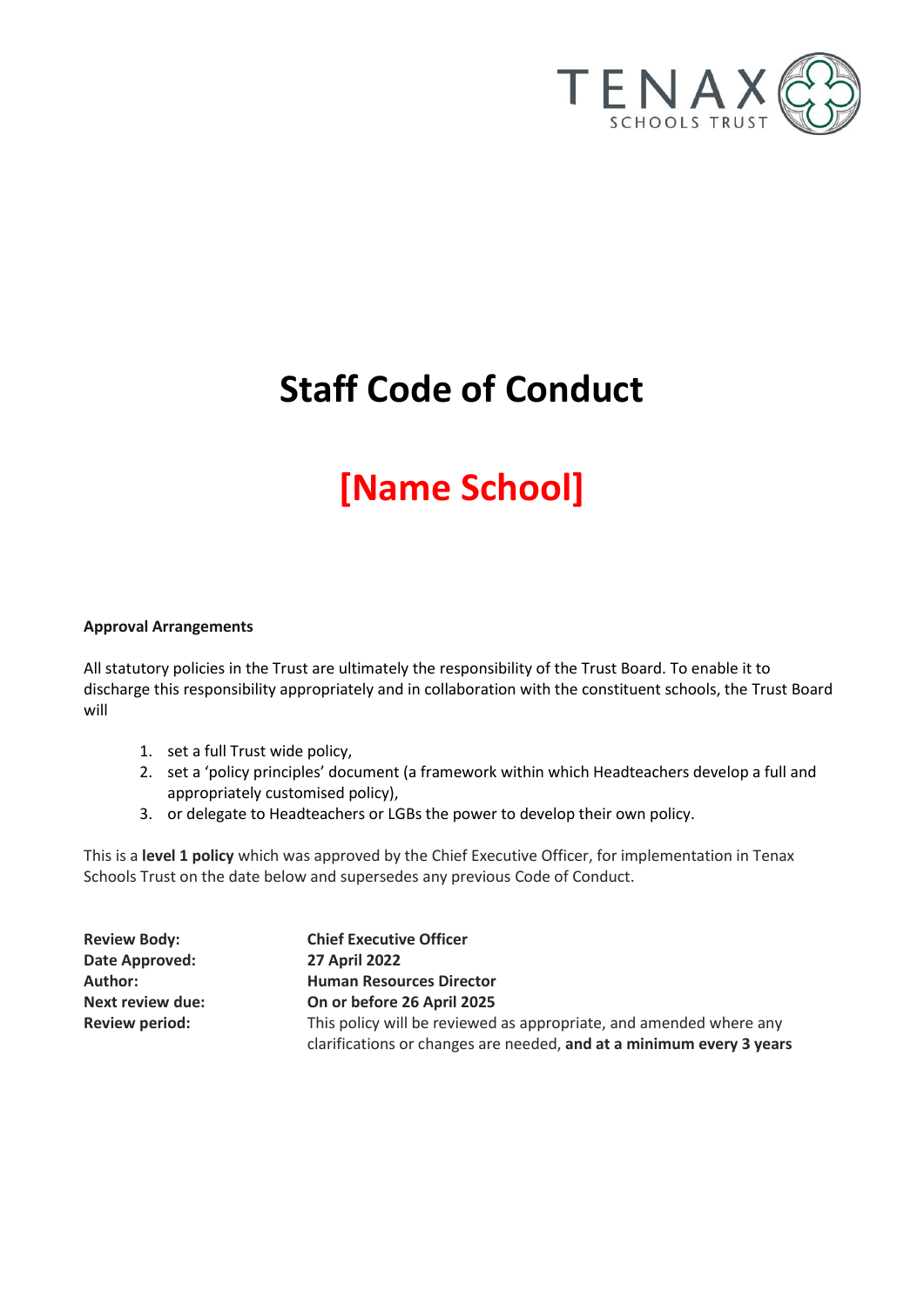# **1. Introduction**

Staff have a crucial role to play in educating and shaping the lives of young people, and as such high professional standards are expected of them. All staff, whether paid or voluntary, have a duty to keep children safe and to protect them from physical and emotional harm. This duty is, in part, exercised through the development of respectful, caring and professional relationships between staff and pupils and behaviour by staff that demonstrates integrity, maturity and good judgment. Staff should always act, and be seen to act, in the best interests of the child, avoid *any* conduct which would lead a reasonable person to question their motivation and/or intentions and take responsibility for their own actions and behaviour.

**While not exhaustive**, this guidance sets a standard for professional conduct and highlights behaviour that is illegal, inappropriate or inadvisable.

In all instances, staff should report and record any situation, which they feel, has potential to *compromise the school or their own professional standing. All staff should equally report any behaviour, whether action or inaction by colleagues that raises concern.*

This Code of Conduct aims to establish the high standard of conduct expected of all employees. The Code also aims to safeguard children and reduce the risk of adults being falsely accused of improper or unprofessional conduct. This Code of Conduct should be read in conjunction with Part 1 of Keeping Children Safe in Education 2018, and all the relevant School policies.

# *2.* **Power and Positions of Trust**

All adults are in positions of trust in relation to the pupils in their care. A relationship between a member of staff and a pupil cannot be a relationship between equals. Staff must not use that imbalance of power for personal advantage or gratification. Staff should avoid behaviour, which might be misinterpreted by others, and record and report the discussions and actions in any incident with this potential.

# *3.* **Confidentiality**

Staff may have access to confidential information about pupils in order to undertake their everyday responsibilities, which may be highly sensitive or private in nature. Information must be kept in a manner consistent with the Trust Data Protection Policy and the law.

There are circumstances in which staff are expected to share information about a child, for example when abuse is alleged or suspected. In such cases, individuals have a duty to pass information on without delay, but only to those with designated safeguarding responsibilities (the Headteacher, Deputy Headteacher, or in a case where the headteacher is suspected of abuse, the Chair of Governors).

*Staff should not respond to any questions about pupils, incidents or any matters concerning school life if approached by parents, friends or acquaintances and should refer them to the class teacher, team leader or Headteacher.* If a member of staff is in any doubt about whether to share information or keep it confidential he or she should seek guidance from a senior member of staff.

Page 2 of 8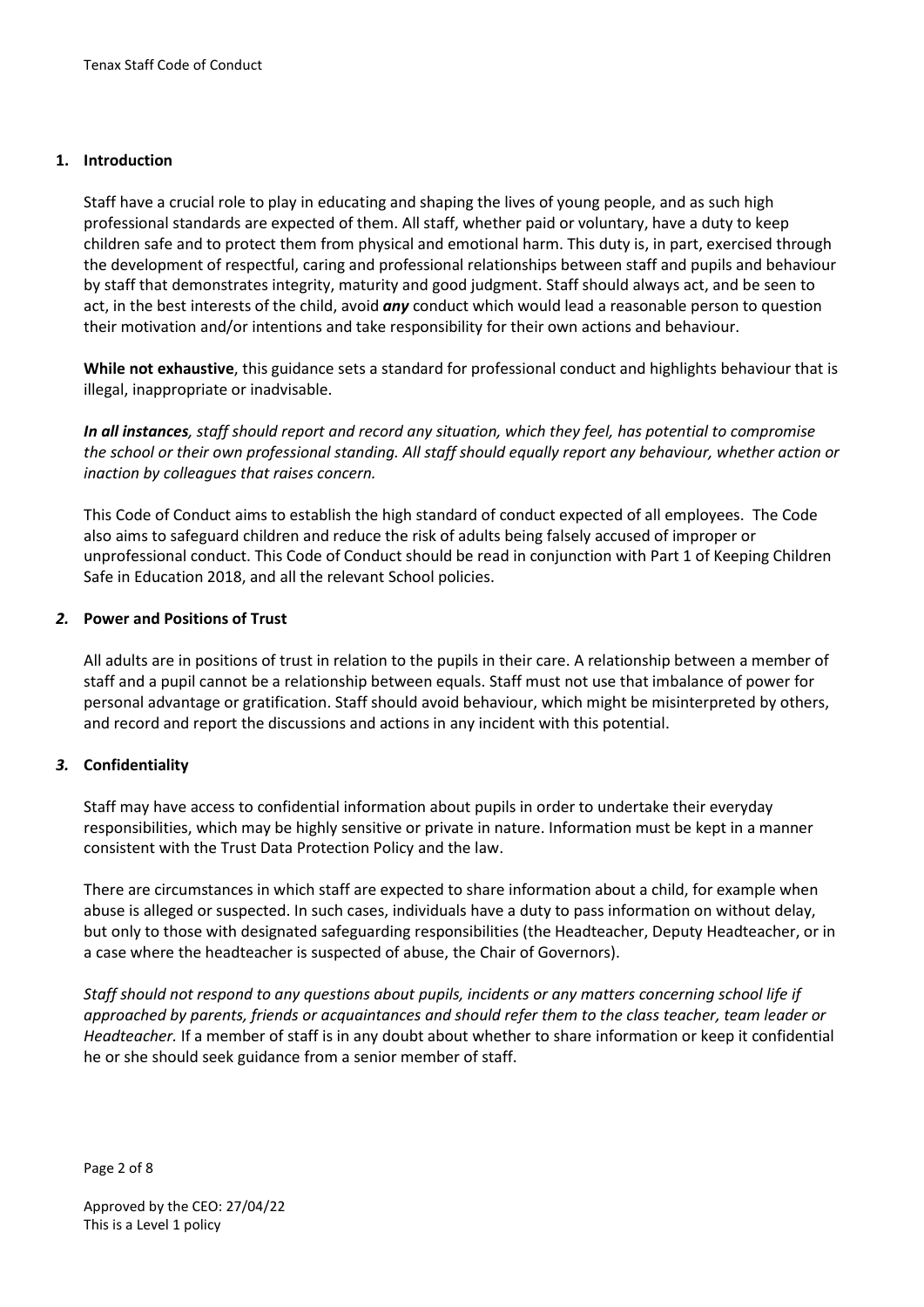#### **4. Propriety and Behaviour**

Staff must not behave in a way that would lead any reasonable person to question their suitability to work with children, whether that conduct is in, or outside of work. An individual's behaviour in their personal lives must not compromise, or bring into disrepute, the School or Trust.

Criminal offences outside of work, particularly those that involve violence, the possession or use of illegal drugs or sexual misconduct are likely to be regarded as unacceptable and, subject to the Trust's disciplinary procedures, could lead to dismissal. Staff must inform their headteacher if they become subject to any criminal or social services investigation.

All members of the Trust's communities have the right to be treated with dignity and respect, and staff must ensure their own behaviour reflects and promotes these standards. Language used on school property (whether or not pupils are present) must meet professional standards. Use of foul language or swearing by staff is not appropriate in school or in public.

These principles apply both when working formally in school or when out of school for example on a school trip.

#### **5. Dress and Appearance**

Staff should consider the manner of dress and appearance appropriate to their professional role. Staff should dress decently, safely and appropriately for the tasks they undertake.

A standard of personal presentation which at least reflects the expectations demanded of students is required. Smart business dress, should be the norm, adapted where appropriate to specific circumstances, for example where staff undertake significant physical activity where formal dress may pose safety risks.

#### **6. Gifts**

Staff should be aware of the Trust's policy including arrangements for the declaration of gifts received and given. Staff must not accept any gift that might be construed as a bribe by others or lead the giver to expect preferential treatment. There are occasions when children or parents wish to pass small tokens of appreciation to staff e.g. end of term/school year` or as a thank-you and this is acceptable. If there is any doubt, gifts should be declared.

Any reward given to a pupil should only be in accordance with agreed practice within the school, consistent with the school's behaviour policy, recorded and not based on favouritism. Other gifts to pupils may be misinterpreted as an attempt to bribe or groom a child.

#### **7. Infatuations**

Even in a primary school setting staff need to be aware that it is not uncommon for pupils to be strongly attracted to a member of staff and/or develop a 'crush'. All situations should be responded to sensitively to maintain the dignity of all concerned.

A member of staff, who becomes aware that a pupil has developed a 'crush', must discuss this at the earliest opportunity with a senior colleague so that appropriate action can be taken, as in such circumstances words or actions risk being misinterpreted.

Page 3 of 8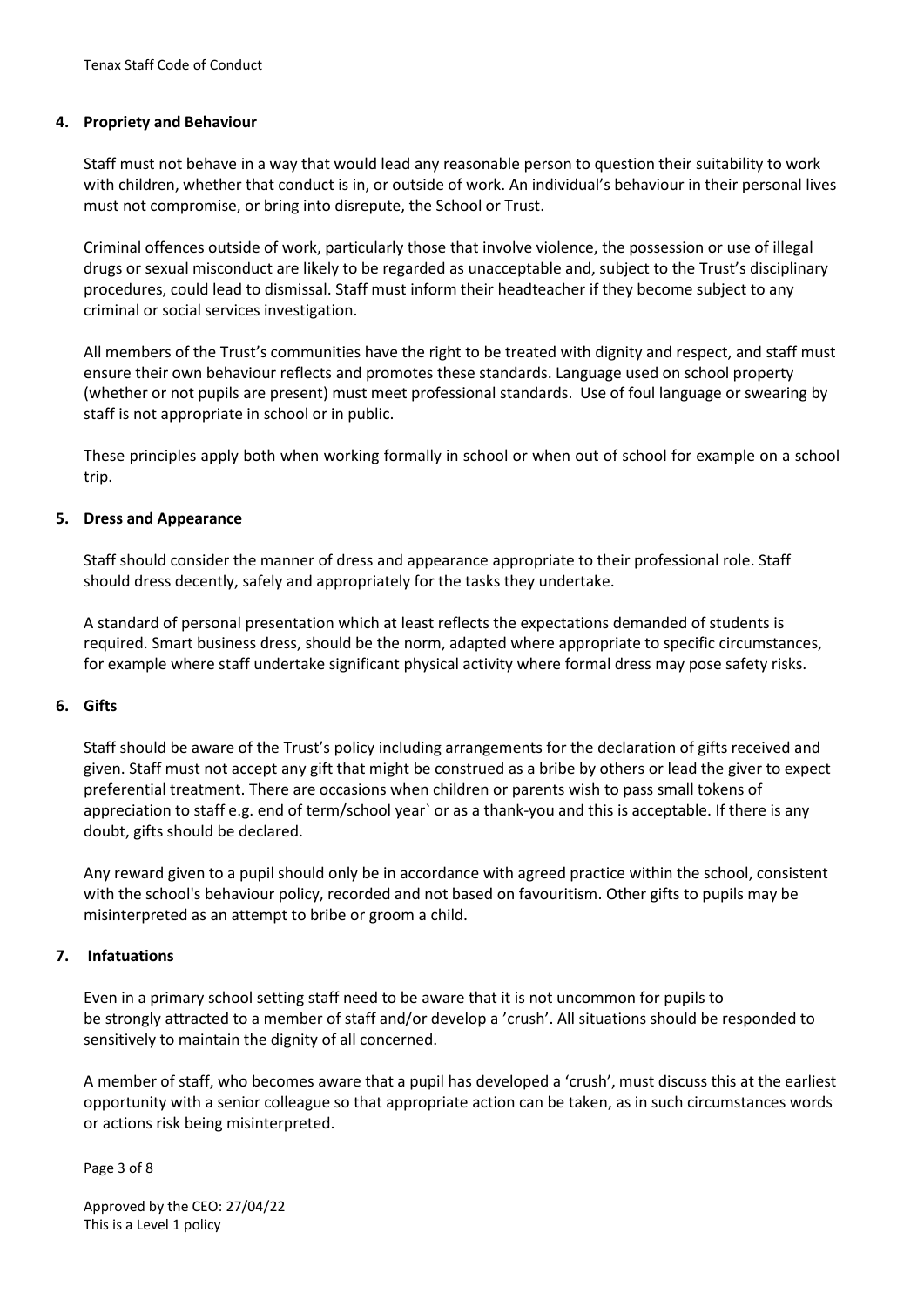# **8. Personal Living Space and Social Contact**

No child should be in or invited into, the home of an adult who works with them, unless the reason for this had been firmly established and agreed with the parents/carers and senior leaders, or the home has been officially desigated by the organisation or regulatory body as a work place e.g childminders or foster carers.

Staff are required to maintain professional boundaries and must not establish or seek to establish social contact with pupils for the purpose of securing a friendship or to pursue or strengthen a relationship. Contact with parents must be kept to a professional basis. Parents should be addressed formally (Mr/Mrs/Ms Surname) and staff should encourage parents to do likewise to maintain the professional tone of the relationship. Parents wishing to discuss their child's needs will do so through an appointment with the class teacher or, in the case of urgent matters, the class teacher will be freed to meet the parent / carer.

Staff should not give their personal details such as home/mobile phone number; home or e-mail address to pupils or parents unless the need to do so is agreed with senior management.

#### **9. Social networking**

If using personal social media channels, staff should ensure that privacy settings are set at the highest level. This ensures that pupils and parents do not have access to staff personal data or images, including those of family, friends or other staff. Staff should not allow current or recent pupils to access their profile to avoid being put in a vulnerable position. Mention of school events, or pupils at the school are not appropriate.

Staff are advised that they leave themselves open to allegations of professional misconduct if inappropriate images are made available on a public profile by anyone, even if they date back to before the member of staff was employed at the school.

Where relationships or friendships exist between staff and those who are also parents at the School, social networking is acceptable, but caution must be exercised so that professional standards are maintained, and staff do not compromise themselves, the School or the Trust.

When engaged in online gaming, should staff become aware that they are in an online game with a pupil of the School, they should withdraw and make senior staff at the school aware of what has happened.

Children should not be chosen or accepted as 'friends' and contact with parents / carers should be appropriate.

Staff should inform senior leadership immediately if a pupil does gain access to your social media, or online gaming ID/profile by fraudulent means (impersonation or hacking)

# **10. Physical Contact**

Physical contact with pupils and students should be avoided wherever possible. When physical contact with pupils is necessary, this should be appropriate given their age, stage of development, gender, ethnicity and background. Appropriate physical contact in schools may occur most often with younger pupils. *Staff should be aware that even well-intentioned physical contact may be misconstrued by the child, an observer or by anyone to whom this action is described.*

Page 4 of 8 Necessary physical contact, including the circumstances described overleaf should be for the minimum time necessary to complete the activity and take place in an open environment (see section 14, one-to-one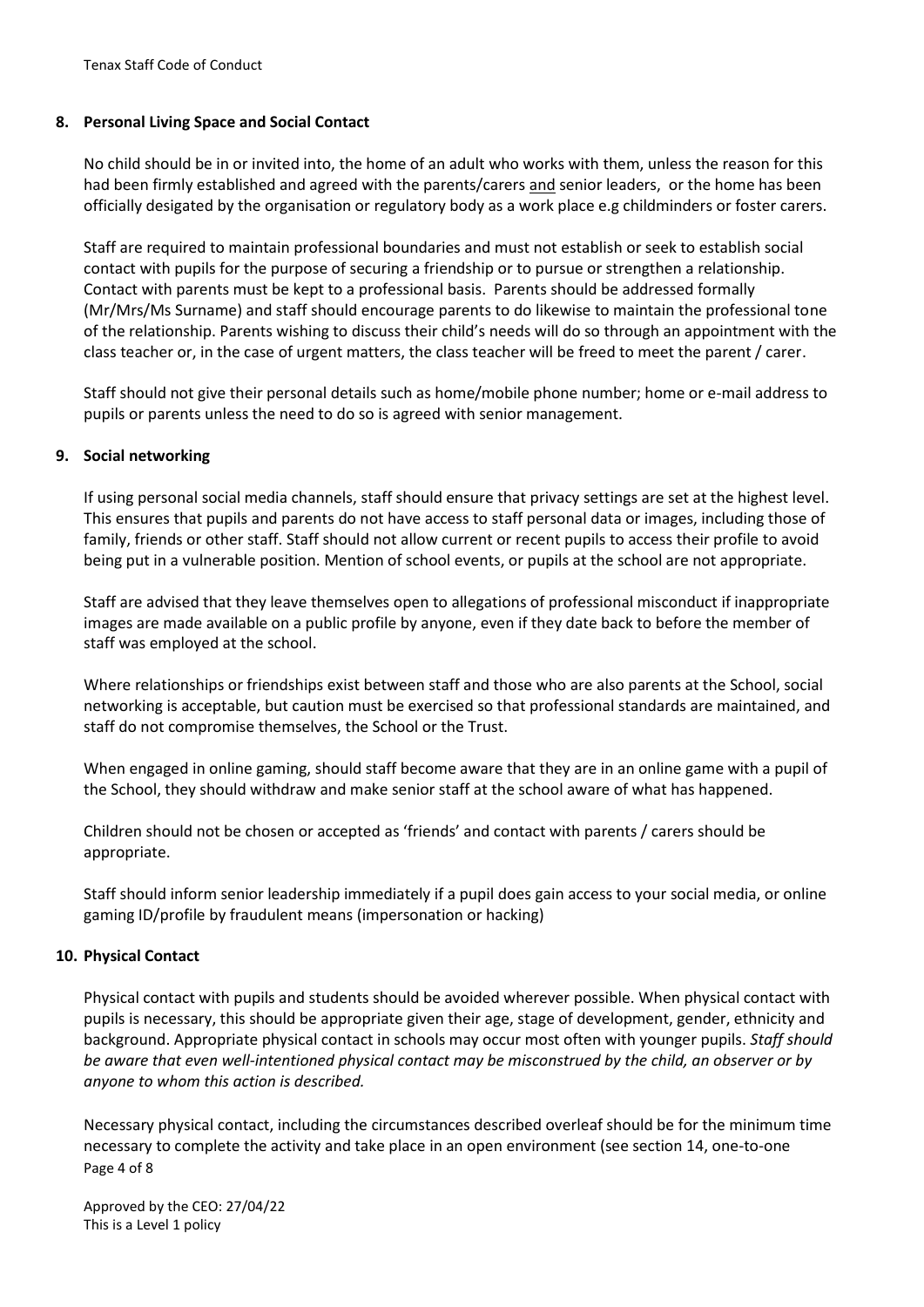situations, below). Staff should remain sensitive to any discomfort expressed verbally or non-verbally by the pupil.

# **a. Pupils in distress**

There may be occasions when a distressed pupil needs comfort and reassurance. This may include age appropriate physical contact. Staff should remain self-aware at all times to ensure their contact is not threatening, intrusive or subject to misinterpretation.

# **b. Physical Education and other activities which require physical contact**

Some staff such as those who teach PE and games, or provide music tuition will on occasions have to initiate physical contact with pupils in order to support them so they can perform a task safely, demonstrate the use of a particular piece of equipment/instrument or assist them with an exercise. This should be done with the pupil's agreement.

# **b. Showers and changing**

Children are entitled to respect and privacy when changing clothes or taking a shower. However, there needs to be an appropriate level of supervision in order to safeguard pupils, satisfy health and safety considerations and ensure that bullying or teasing does not occur. This supervision should be appropriate to the needs and age of the children concerned and sensitive to the potential for embarrassment.

Staff must avoid any physical contact when children are in a state of undress and avoid any visually intrusive behavior. Where there are changing rooms staff should announce their intention of entering and avoid remaining in the room unless pupil needs require it. Staff must not change in the same place as children.

# **11. Behaviour Management**

All pupils have a right to be treated with respect and dignity. Corporal punishment in any form is unlawful. This includes direct physical contact or contact with any object whether held or thrown. Staff should not use any form of degrading treatment to punish a pupil. The use of humour can help to defuse a situation, but the use of sarcasm, belittling, embarrassing, demeaning or insensitive comments towards pupils is not acceptable in any situation, and may be considered to be emotional abuse.

# **12. Care Control and Physical Intervention**

All aspects of this are dealt with in the school's procedure for physical restraint. Only trained staff should restrain pupils. Restraint may only be carried out in accordance with the school procedure.

# **13. Sexual Contact with Children and Young People**

Sexual activity does not just involve physical contact, but may include non-contact activities, such as causing children to engage in or watch sexual activity or the production of pornographic material. Where a person aged 18 or over is in a position of trust with a child under 18, it is a criminal offence for that person to engage in sexual activity with or in the presence of that child, or to cause or incite that child to engage in or watch sexual activity.

Page 5 of 8 Staff must not discuss their own sexual relationships with or in the presence of pupils. Staff must not discuss a pupil's sexual relationships in inappropriate settings or contexts or pursue sexual relationships with children either in or out of school. Staff should avoid any form of communication with a child or young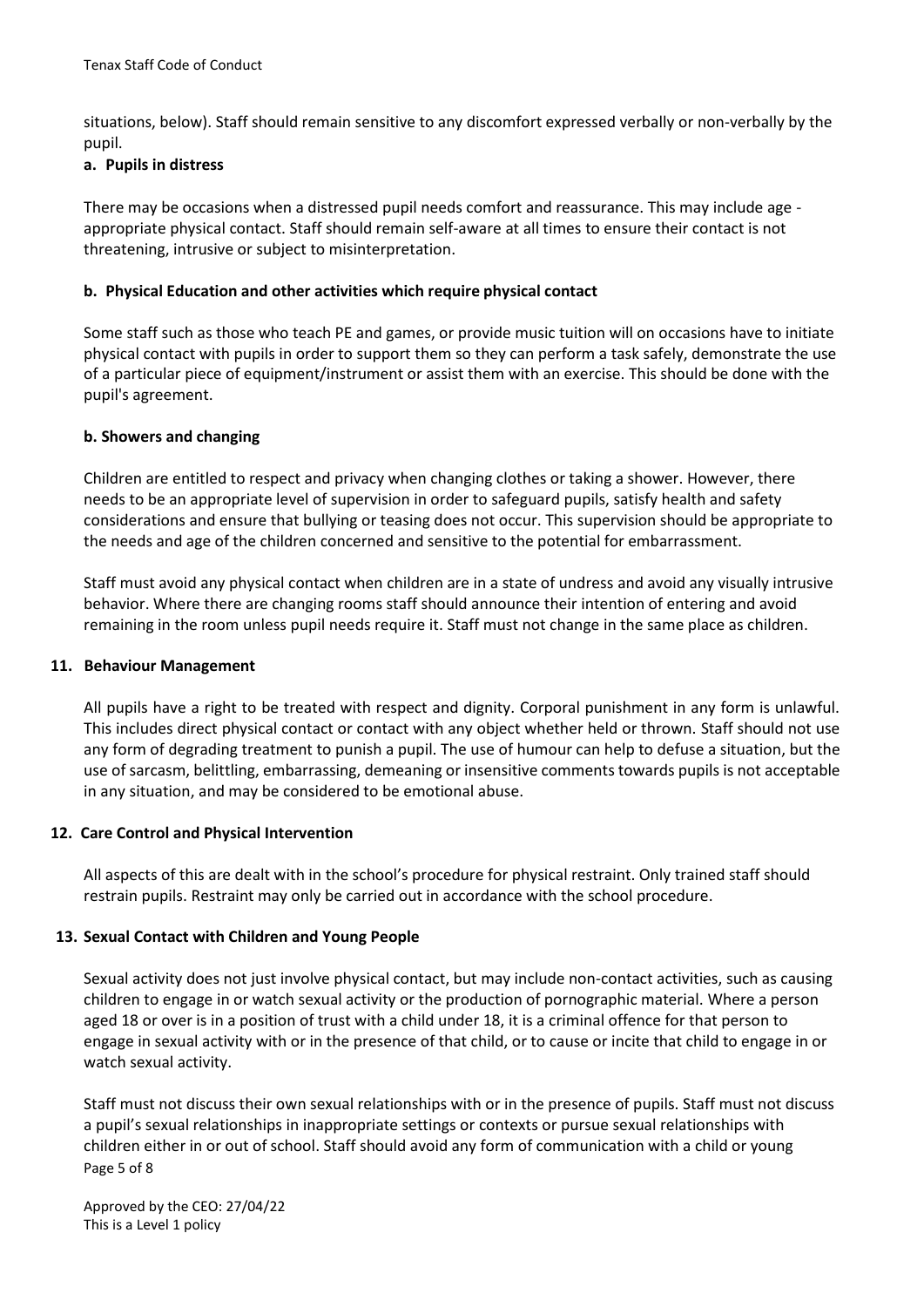person which could be interpreted as sexually suggestive or provocative i.e. verbal comments, letters, notes, electronic mail, phone calls, texts, physical contact.

#### **14. One to One Situations**

Staff working in one to one situations with pupils may be more vulnerable to allegations. Staff should ensure there is visual access and/or an open door in one-to-one situations. Staff should avoid the use of "engaged" signs when with pupils to avoid suggestions of secrecy or inappropriate conduct.

#### **15. Transporting Pupils**

In certain situations, e.g. out of School activities, staff or volunteers may agree to transport pupils. Wherever possible and practicable it is advisable that transport is undertaken other than in private vehicles, with at least one adult additional to the driver acting as an escort. Staff should refer to the Trust's Travel Policy (available on Tenax website) for more information.

#### **16. Educational Visits**

Staff should take particular care when supervising pupils in the less formal atmosphere of a residential setting or after school activity. Staff remain in a position of trust and need to ensure that their behaviour cannot be interpreted as seeking to establish an inappropriate relationship or friendship. Staff must ensure their behaviour remains professional and appropriate.

# **17. First Aid and the Administration of Medication**

The School has trained first-aiders/ appointed people. Staff should receive appropriate training before administering first aid or medication. First aid will be carried out as appropriate and must be non – invasive. In case of doubt of the severity of an injury a member of the Senior Leadership Team should be consulted and the parents will be called.

#### **18. Intimate Care**

All children have a right to safety, privacy and dignity when contact of an intimate nature is required (for example assisting with toileting or removing wet/soiled clothing). A care plan should be drawn up and agreed with parents for all children who require intimate care on a regular basis.

#### **19. Photographic, Videos and Other Creative Arts**

Activities involving the recording of moving or still images may be undertaken as part of the curriculum, extra-School activities, for publicity, or to celebrate achievement. Staff should be sensitive to any pupils who appear uncomfortable and should recognise the potential for misinterpretation. Staff taking images must familiarise themselves with the consents for the use of images for each pupil involved in the activity. Where consent is not given, images must not be taken of the pupil.

Images should not be displayed on websites, in publications or in a public place without relevant consent. The definition of a public place includes areas where visitors to the School have access.

Page 6 of 8 Images should only be taken and retained on School/Trust equipment, and must not be stored on personal cameras, devices or home computers. Images must not be shared other than through the School network/website, with the permission of parents/carers and Senior Leadership Team.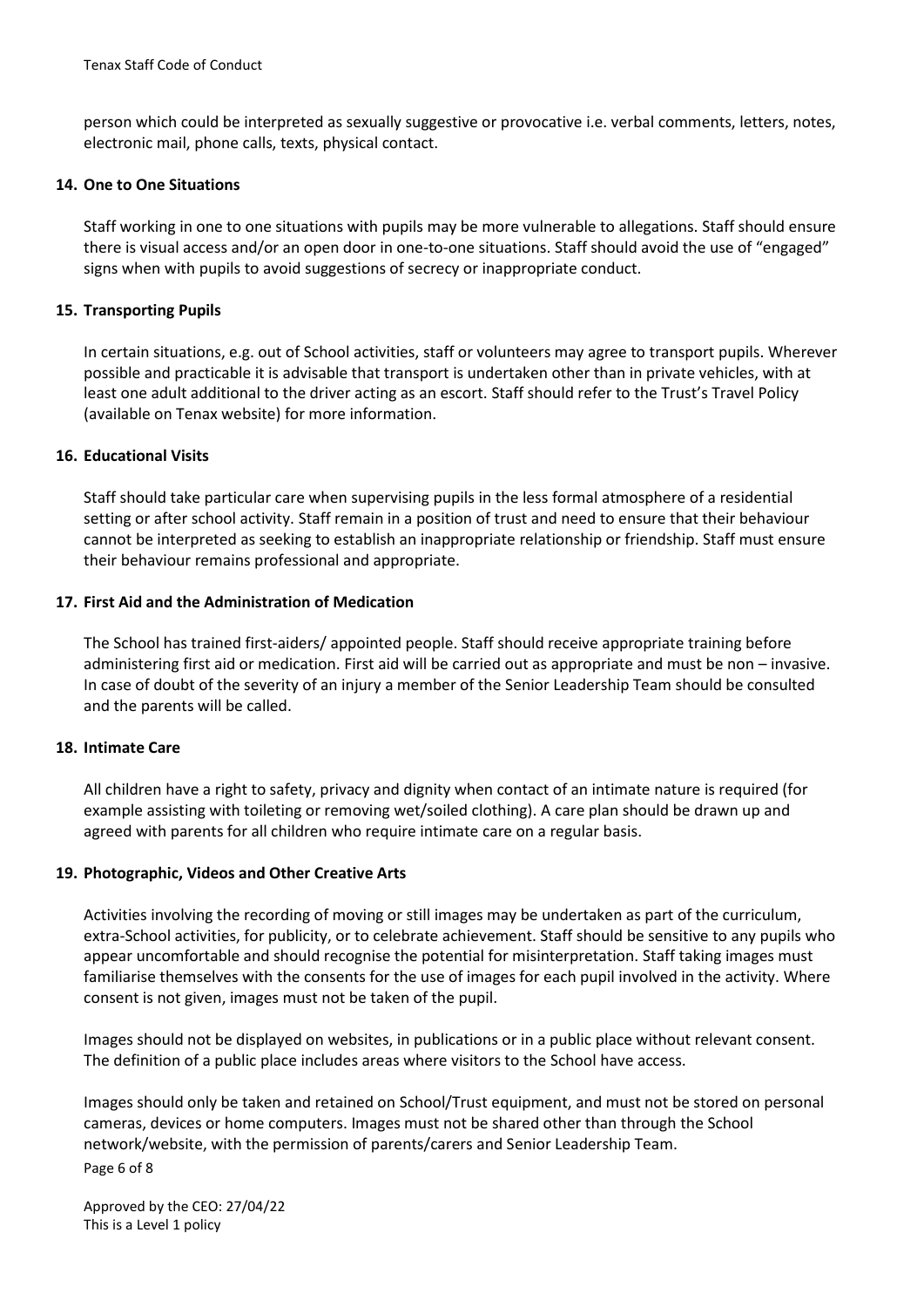#### **20. Internet Use**

The School has a clear policy about access to and the use of the Internet. Please refer to the School ICT/Internet Acceptable Use policy for further guidance.

Under no circumstances should adults in the School access inappropriate images. Accessing child pornography or indecent images of children on the internet and making, storing or disseminating such material is a criminal offence.

Staff must not use School equipment to access inappropriate or indecent material, including pornography of any sort.

#### **21. Whistleblowing**

Whistleblowing is the mechanism by which staff can voice their concerns, made in good faith, without fear of repercussion. Please refer to the Trust's Whistleblowing Policy.

Staff should acknowledge their individual responsibilities to bring matters of concern to the attention of senior leadership, the Trust Board, and/or relevant external agencies. This is particularly important where the welfare of children may be at risk.

# **22. Contact with the Media**

Only those employees with specific permission from the headteacher or the Trust may speak, write or give an interview or information to the media on school property or about any matter to do with pupils, the School or the Trust. Any question from a journalist about the School, the Trust or any pupil or employee must not be answered but referred to the Headteacher. Staff should be mindful that even seemingly "offthe-record" comments may be used and taken out of context.

# **23. Staff duty of loyalty to the school/Trust**

It is implied in the employment contracts of all staff that there is a duty to maintain mutual trust and confidence, and a duty of fidelity on all staff, to be loyal to the organisation. Staff must be mindful of these duties in all interactions at or about school/Trust business.

# *Associated Documents/Further Reading:*

Page 7 of 8 *Keeping Children Safe in Education 2018 Tenax Whistleblowing Policy Tenax Data Protection Policy Tenax Disciplinary Policy Tenax Health and Safety Policy School Safeguarding Policy School Supporting Children with Medical Needs Policy Procedure for the Administration of Medicines Behaviour Policy Teacher Standards ICT and Internet Acceptable Use Policy*